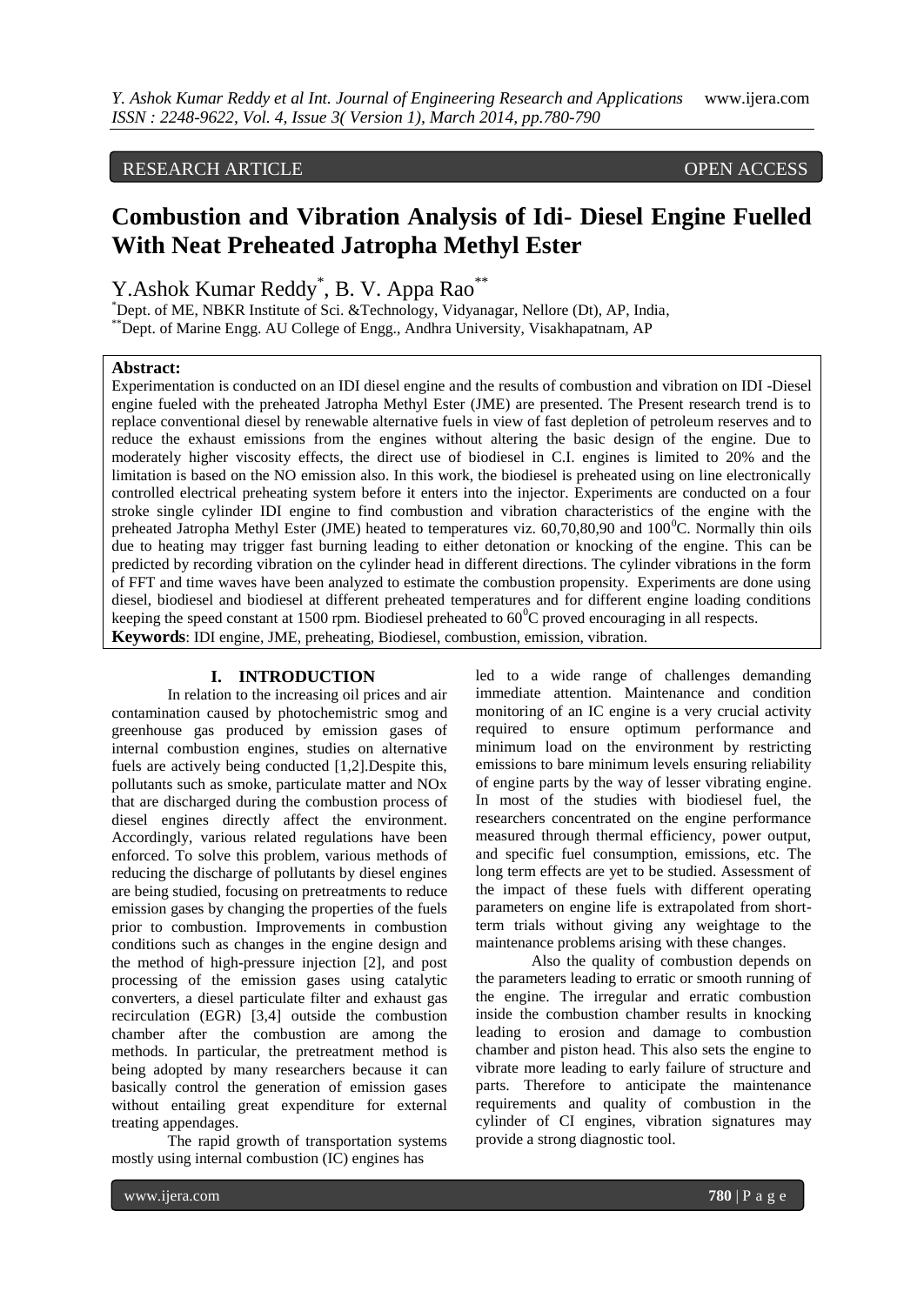Misfire in IC engine in case of alternate fuel suggestion is a major factor leading to undetected emissions and performance reduction [5]. The monitoring of fuel combustion processes in internal combustion engines has in recent years become increasingly important due to a continuous demand of lower fuel consumption and increasingly stringent emission legislation. One of the most efficient and straightforward ways to monitor the fuel combustions is to measure the in-cylinder pressures, which contain extensive information about the fuel combustion process and can easily be used for balancing the cylinder-wise torques and detecting misfire [6].A vibration is indicating the malfunction of engine. That is varying the injection profile strongly affect the bulk motion settling inside the combustion chamber. The maximum amplitude of the vibration provides information about combustion intensity, high amplitude may indicate early ignition or presence of a large amount of fuel in the cylinder prior to ignition, lower amplitude may indicate late ignition, injection malfunction or engine compression malfunction [7].Many researchers have tried the biodiesel and its blends in direct injection compression ignition (DI-CI) engines. The fuel characteristics of biodiesel are approximately the same as those of fossil diesel fuel and thus may be directly used as a fuel for diesel engines without any prior modification of the design up to a blend ratio of 20 with improvement in emissions with a slight loss in thermal efficiency [8- 11].Acceptable thermal efficiencies of the engine had obtained with blends containing up to 50% of Agarwal *et al*. observed that engine operated on jatropha oil (pre heated and blends), performance and emission parameters were found to be very close to mineral diesel for lower blend concentration.. However, for higher blend concentrations, performance and emissions were observed to be marginally inferior [12]. The use of biodiesel fuel showed reasonably good performance and the use of 100% esterified jatropha oil gave reduction in NOx levels, increase in smoke while maintaining almost same fuel consumption values with 100% diesel fuel operation [13]. Knocking aspect leads to rapid erosion and damage to combustion chamber and the piston head. This also sets the engine to vibrate more leading to early failure of structure and parts. Therefore to anticipate the maintenance requirements and quality of combustion in the cylinder of CI engines, vibration signatures may provide a strong diagnostic tool.

The vibration induced in any machine due to its moving parts is only of lower frequency. But high frequency vibrations are also present in IC engine due to abnormal combustion of charge (fuel-air mixture). Vibrations produced in diesel engine are mainly in two directions:

•Vibrations in radial direction in the cylinder.

•Vibrations in a direction of the piston movement.

The piston impact on the cylinder liner is known as piston slap. This piston slap causes the vibrations in lateral direction. Lateral vibrations leads to greater wear of piston rings and liner surface and structural failure and the wear due to this is more as compared to axial vibrations. During abnormal combustion, multi point ignition occurs. This ignition causes rise in in-cylinder pressure in a short duration of crank angle. The rise in in-cylinder pressure forces on piston, and due to this parting force some high frequency vibrations are generated in longitudinal direction.

Vibration as a diagnostic tool for combustion anomalies has been studied by many researchers. Azonic et al. [14] used an indicator based on the crankshaft velocity fluctuations and proved that this indicator is able to distinguish with sufficient precision the occurrence of misfire. Ball et al. [15] tested a diagnostic system based on the measurement of environmental noise. Among the diagnostic techniques applied to internal combustion engines, those based on the analysis of accelerometer data have earned a greater success. Chun and Kim [16] measured oscillations at the upper part of the cylinder block center for knock in SI (spark signal provided by an accelerometer placed externally. Othman [17] placed the accelerometer horizontally on the side wall of a SI engine to monitor the combustion anomalies like misfiring. Antoni et al. [18] used vibrations to indicate malfunctioning. Blunsdon and Dent [19] showed that varying the injection profile strongly affect the bulk motion settling inside the combustion chamber. The maximum amplitude of the vibration provides information about combustion intensity, high amplitude may indicate early ignition or presence of a large amount of fuel in the cylinder prior to ignition, lower amplitude may indicate late ignition, injection malfunction or engine compression malfunction. It has been proved by Carlucci et al. [20] that injection pressure and injected quantities, over an energy release threshold, really affect the vibration signals in a peculiar way; injection timing affects the engine block vibration in a less evident way. Gideon et al. [21] used vibration measurement to identify malfunctioning in a multi cylinder engine. In the area of DI diesel engine endeavors made to analyze engine vibration with the introduction of neat biodiesel and biodiesel with additives [22-25]. DI engines also reveal an economical point at which the engine vibrations are minimized.

Our study deals with finding the effect of preheating the biodiesel on the engine combustion, performance and vibration characteristics of variable speed IDI engine and to finally to arrive at the fruitful temperature for the preheating of the oil. Experiments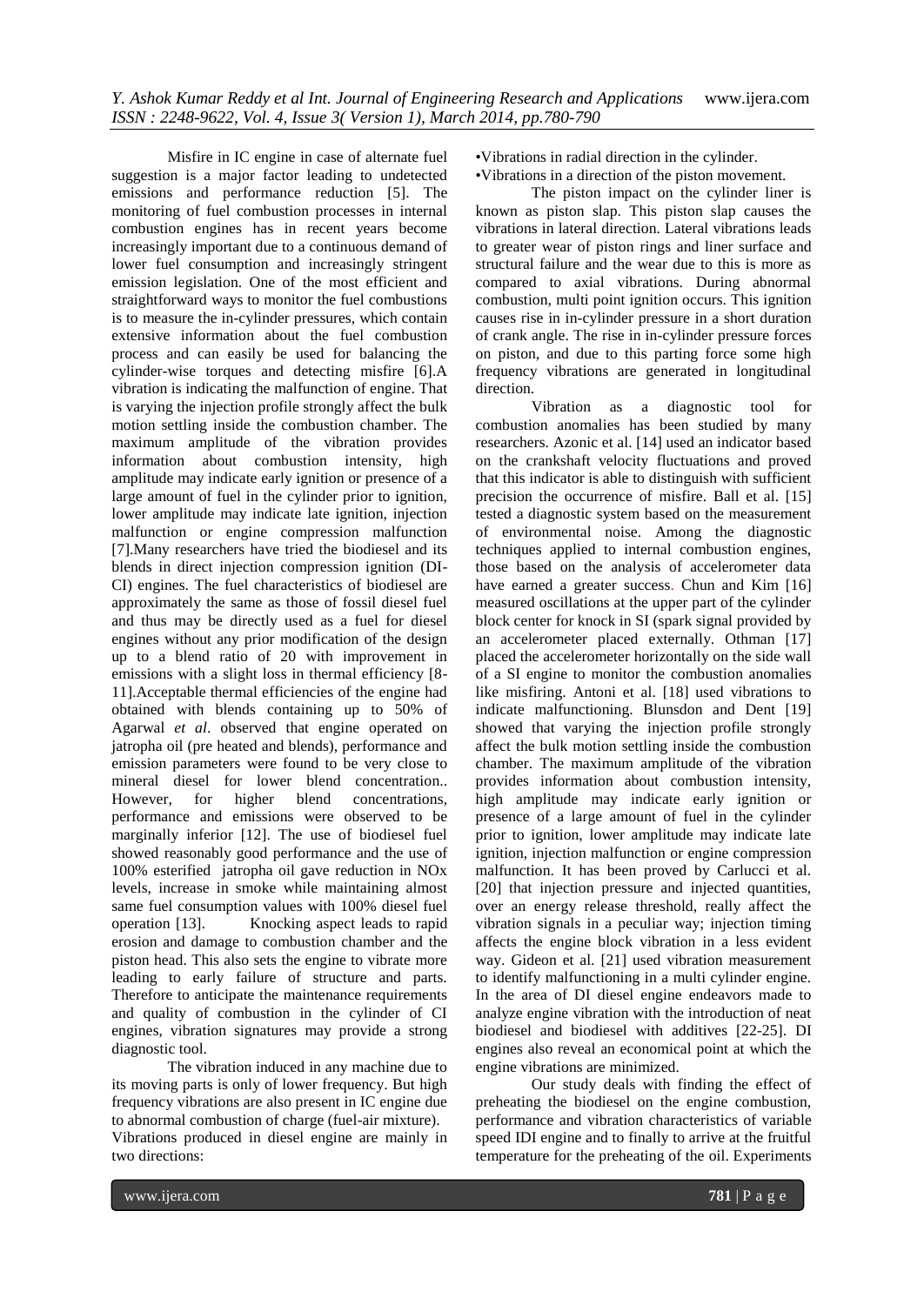*Y. Ashok Kumar Reddy et al Int. Journal of Engineering Research and Applications* www.ijera.com *ISSN : 2248-9622, Vol. 4, Issue 3( Version 1), March 2014, pp.780-790*

are conducted on indirect injection (IDI) diesel engine run at constant speed of 1500 rpm running with neat diesel, pure JME and JME preheated to 60,70,80,90 and 100 degree centigrade respectively .Engine is run at five discrete part load conditions viz. No Load, 0.77 kW, 1.54 kW, 2.31 kW and 2.70 kW keeping in mind performance, emission and vibrations. Even though thermal efficiency suffers due to higher combustion surface area and higher compression ratio, there will be betterment in other aspects like crank case oil dilution and lower emissions from the engine. Therefore, the main purpose of this study is to determine the performance and vibration characteristics of preheated JME to increase engine reliability and to compare them with those of reference petroleum based diesel fuel (PBDF) and unheated JME under the identical stable engine speed at 2.70kW load condition. This study has been taken up keeping in view lesser or no review of work presented in the literature with the preheated pure biodiesel.

#### **II. EXPERIMENTATION:**

The experimental setup consists of the following equipments:

- 1. Single cylinder IDI diesel engine loaded with eddy current dynamometer.
- 2. Engine Data Logger (make: APEX INNOVATIONS)
- 3. Exhaust gas Analyzer (1600L, German make)
- 4. Smoke Analyzer
- 5. Electronic heating gadget with Programmable temperature controller for preheating the Jatropa Methyl Ester
- 6. DC-11 Vibration analyzer made in Canada.

Four stroke single cylinder IDI diesel engine details as shown in below and figure.1 shows the schematic diagram.



**Fig. 1** Schematic arrangements of the engine test bed, Instrumentation and data logging equipment



**Fig.2 DC**-11 Vibration analyzer



**Fig.3 Experimental** test rig set up with inset of online electrical heating

The pressure transducer is fixed (flush in type) to the cylinder body (with water cooling adaptor) to record the pressure variations in the combustion chamber. Crank angle encoder sends signals of crank angle with reference to the TDC position on the flywheel and will be transmitting to the data logger. The data logger synthesizes the two signals and final data is presented in the form of a graph on the computer using C7112 software designed by "Apex Innovations" Pune, India.

Fuel consumption is measured to calculate BSFC, fuel air ratio and thermal efficiency. Exhaust gas temperatures were also recorded for all loads.

Delta 1600-L exhaust gas analyzer(German Make) is used to measure  $CO<sub>2</sub>$ , CO, HC, NO in exhaust gases at all loads and graphs are drawn to compare. Fuel consumption is measured to calculate BSFC, fuel air ratio and thermal efficiency. Exhaust gas temperatures were also recorded for all loads.

The DC-11 vibration analyzer made by DPL group, Canada is a digital spectrum analyzer and data collector specifically designed for machine condition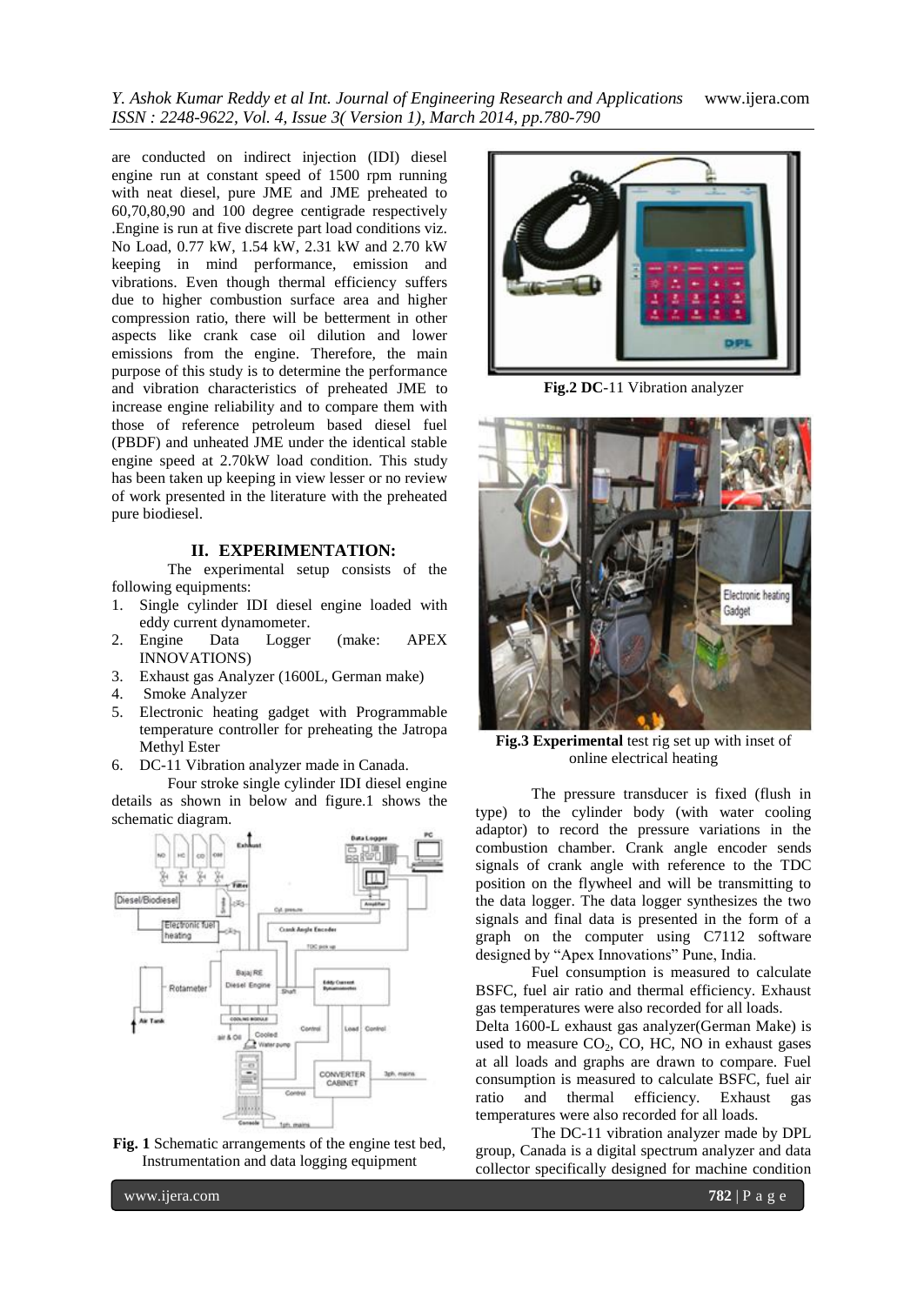monitoring, advanced bearing fault detection and measurement diagnostics. The following are the measurements that can be made by the instrument.DC-11.vibration analyzer.

This FFT data recorded is collected by Vast an doss based software designed by Vast, Inc Russia. The Time waveforms are obtained on the cylinder head by DC-11 in the OFF-ROUT mode. Three strategic points on the engine cylinder body and the foundation are chosen to assess the engine vibration. These three points are

- i) Vertical on top of the cylinder head,
- ii) Radial on the cylinder and perpendicular to the axis of the crank shaft,
- iii) On Engine foundation

The vibration data recorded at these three points encompasses the engine vibration in the vertical direction, the radial direction and the vibration transmitted to the foundation respectively. Table-1 Characterization of fuels used

The vibration data is recorded with the help of an accelerometer analyzed graphically in acceleration, velocity and log-log modes.

Experimental test rig comprising loading device (eddy current dynamometer) and combustion data logger is established in the department of marine engineering, Andhra University. IDI variable speed diesel engine (Bajaj Make) for automobile purpose is chosen.

Experiments were conducted with neat diesel, pure JME and JME preheated to 60,70,80,90 and 100 degree centigrade respectively .Engine is run at five discrete part load conditions viz. No Load, 0.77 kW, 1.54 kW, 2.31 kW and 2.70 kW. In this experimentation neat JME fuel at different temperatures viz.60, 70, 80, 90 and 100 degree centigrade respectively have been tested to evaluate the neat biodiesel performance.

| S.No | <b>Property</b>                             | <b>Diesel</b> | JME   |
|------|---------------------------------------------|---------------|-------|
|      | Viscosity (cSt)                             | 2.41          | 4.36  |
|      | Density $(kg/m^3)$                          | 830           | 875   |
|      | Cetane number                               | 45            | 52    |
|      | Calorific value $(kJ/kg)$                   | 43000         | 38468 |
|      | Boiling temperature( $\rm^0c$ )             | 180-330       | 370   |
|      | Auto ignition temperature( $\rm^{\circ}c$ ) | 235           | >300  |
|      | Latent Heat of Vaporization (MJ/kg)         | 0.280         | 0.259 |

#### **Table-2 Specifications of Bajaj RE Diesel**

| <b>Engine manufacturer</b> | <b>Bajaj RE Diesel Engine</b>          |
|----------------------------|----------------------------------------|
| Engine type                | Four Stroke, Forced air and Oil Cooled |
| No. Cylinders              | <b>One</b>                             |
| <b>B</b> ore               | 86.00mm                                |
| <b>Stroke</b>              | 77.00mm                                |
| Engine displacement        | 447.3cc                                |
| Compression ratio          | $24 \pm 1:1$                           |
| Maximum net power          | 5.04 kw @ 3000 rpm                     |
| Maximum net torque         | 18.7 Nm @ 2200 rpm                     |
| Idling rpm                 | $1250 \pm 150$ rpm                     |
| <b>Injection Timings</b>   | $8.5^{\circ}$ to $9.5^{\circ}$ BTDC    |
| Injector                   | Pintle                                 |
| <b>Injector Pressure</b>   | 142 to 148 kg/cm <sup>2</sup>          |
| Fuel                       | <b>High Speed Diesel</b>               |
| <b>Starting</b>            | <b>Electric Start</b>                  |

#### **III. Results and Discussion**

#### **3.1 Combustion pressure signatures and Heat Release Rate curves:**

Figre.4 depicts the combustion pressure variation at maximum pressure variation at maximum load operation for the fuel samples appended in the right column.

Pressure signatures in the main combustion chamber are recorded and presented in the figure 5. Close observation of the variation of the pressures in

figure 4 reveal that biodiesel heated up to  $60^{\circ}$  C attain peak pressure  $60.20$  bar  $371^0$  of crank angle at 2.70kW load but reaches the position late in the stroke. Biodiesel heated up to  $80^\circ$  C is the next contender which reaches  $60$  bar at  $369^\circ$  crank angle at the same load. Diffused combustion in the case of  $60^0$ heating is comparatively better than other heated oil operations which can be observed from the rise in the pressure levels after reaching peak pressures. The net heat release rate and cumulative heat release rate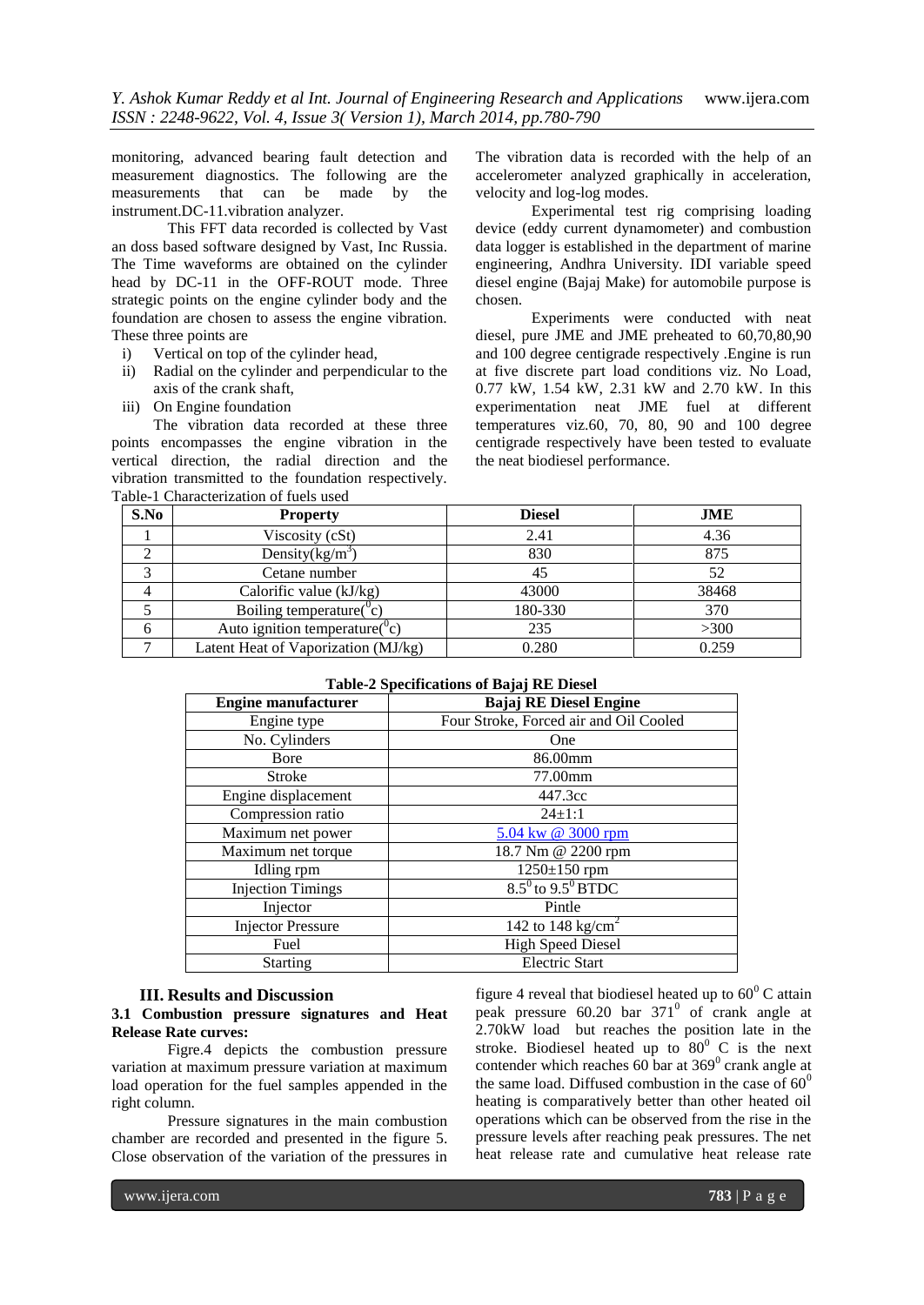*Y. Ashok Kumar Reddy et al Int. Journal of Engineering Research and Applications* www.ijera.com *ISSN : 2248-9622, Vol. 4, Issue 3( Version 1), March 2014, pp.780-790*

envisage better diffused combustion (figures 6 &7) in the case of heated oil at  $60^{\circ}$  C. It can be observed that as the temperature of the input biodiesel is increasing the rate of pressure development is decreasing as can be observed from the figure.4, but for the cases like 60 and 80 degrees centigrade heated oil. The delay period is increasing fraction of a degree following the rise in temperature of the input biodiesel. At  $60^{\circ}$ C of the biodiesel injected, as discussed there is a match of viscosity with the diesel fuel and as the temperature increase further, the viscosity variation is more and the fuel loses its oiliness leading to variation in the latent heat of the oil which finally tells on the combustion of the fuel. This may be the possible reason in the degradation of the combustion with the increase in biodiesel temperature.



Fig.4 Combustion pressure variation in shorter duration of crank angle



Fig: 5 Combustion pressure trend to analyze the delay period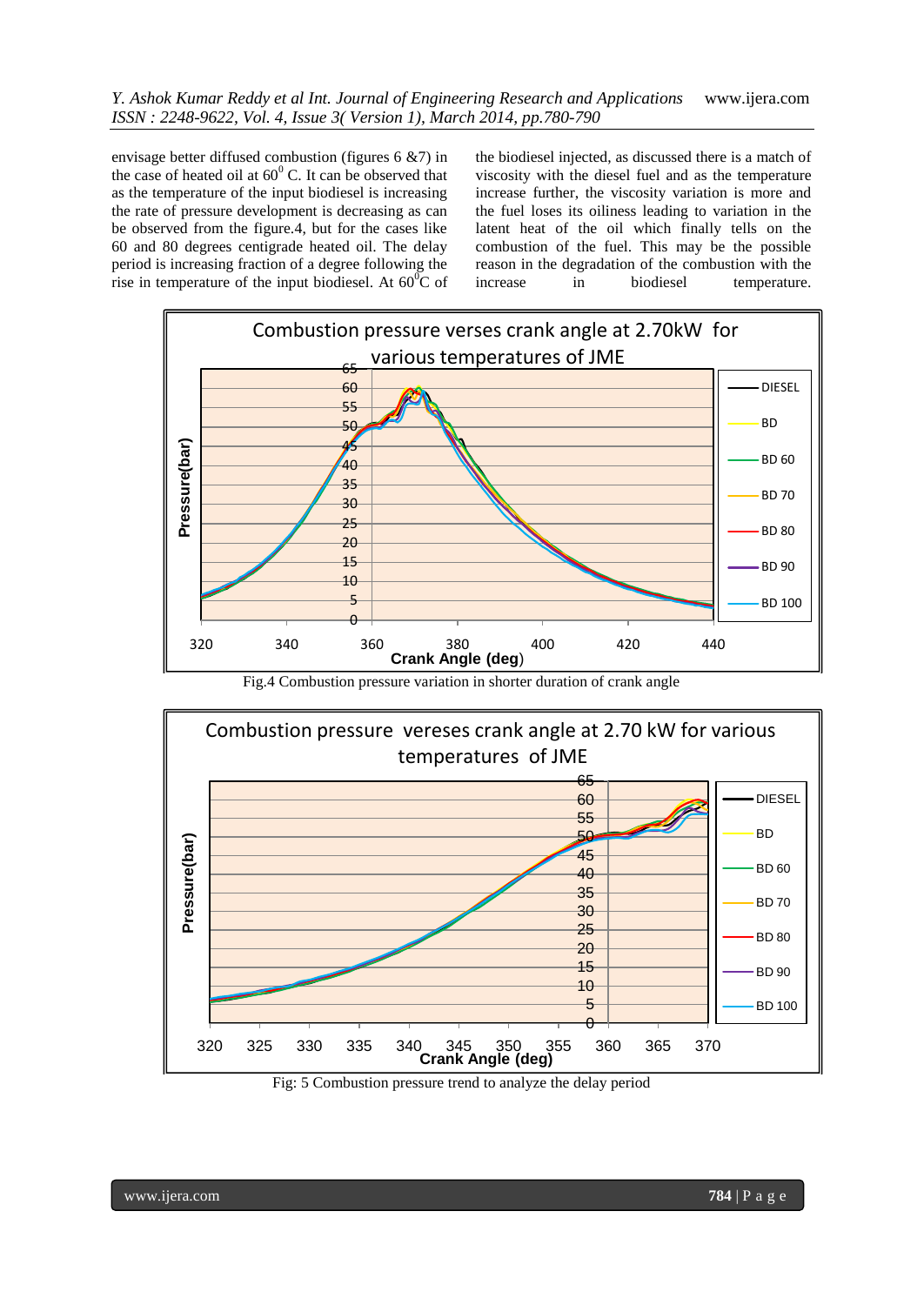

Fig:6 Net heat release rate derived traces.



Fig.7 Cumulative heat release rate derived traces.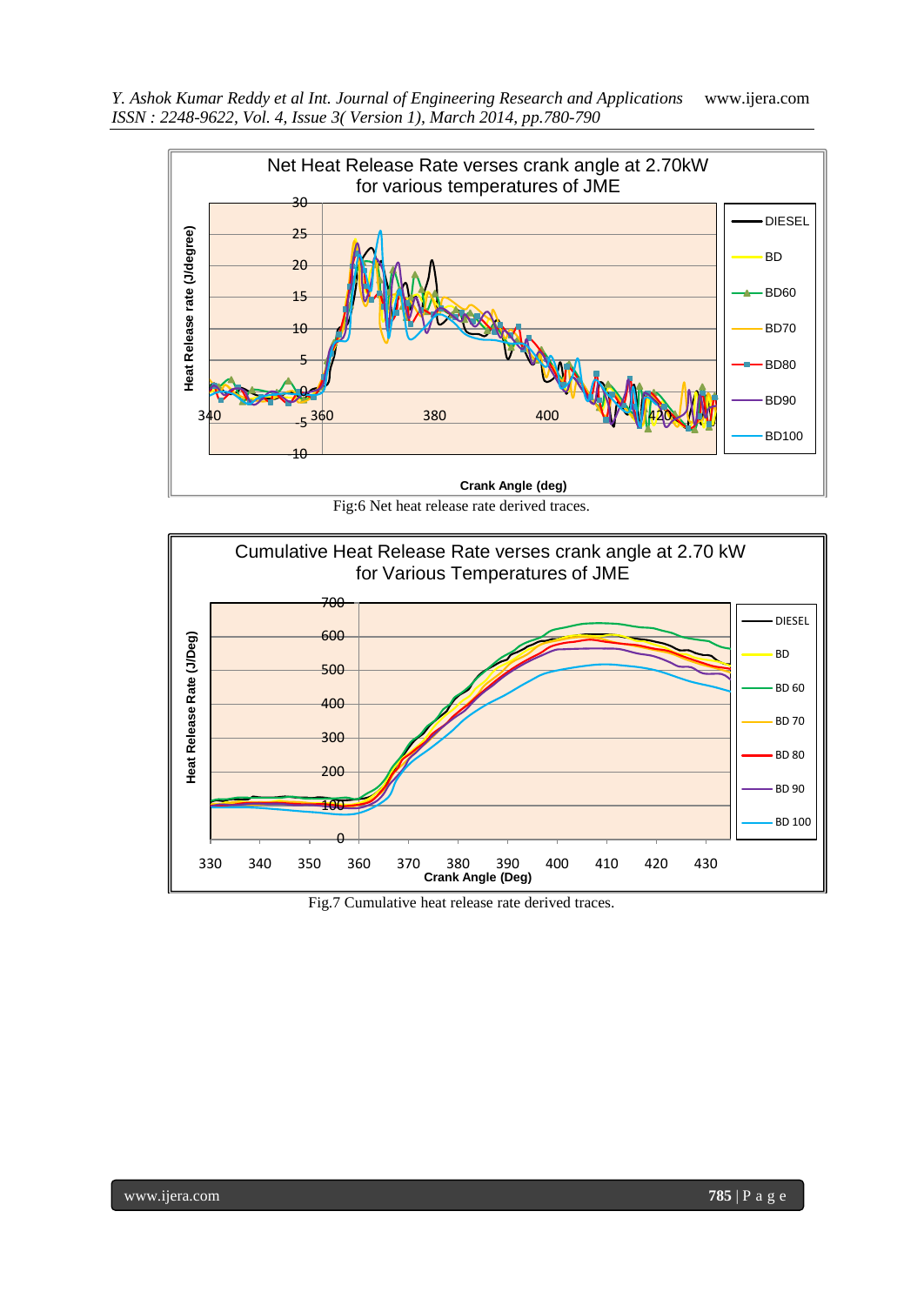

Fig.8 Knock identification with indicated mean effective pressure and engine speed ref [26] : Franzke D.E. (1981)]

Figure.8 gives out the zones of unburned fractions in which severe knock occurs. The tested fuel samples at different oil temperatures are also represented with their IMEP in the plot and found that they are not in the knocking zone. The knocking trend also was presented with the sonic velocity in the combustion chamber, the major dimension being the diameter of the cylinder (B) at the time when the combustion starts and ends was considered for calculation. The knocking frequency calculated for the engine diameter "B" is around 6.18 kHz and it is observed any amplitude at this frequency in any of the FFT plots indicating no knocking trend with the fuel samples.

$$
C_{cyl} = \sqrt{k.R.\mathcal{G}_{cyl}} = \sqrt{1.4.287 \frac{J}{kg.K}.2000K} \approx 896 \frac{m}{s}
$$

$$
C_{cyl} \cdot \alpha_{m.n}
$$

$$
f_{knock} = \frac{C_{cyl} \cdot \alpha_{m,n}}{\pi \cdot B}
$$

$$
f_{knock} = \frac{C_{cyl}.\alpha_{1,0}}{\pi.B} = \frac{896 \frac{m}{s}.1.841}{\pi .0.086 m} \approx 6.18kHz
$$

*m*

- Close observation of the variation of the pressures in figure.3 reveal that biodiesel heated up to  $60^{\circ}$  C attain peak pressure 60.20 bar 371<sup>0</sup> of crank angle at 2.70kW load but reaches the position late in the stroke.
- Biodiesel heated up to  $80^{\circ}$  C is the next contender which reaches 60 bar at  $369^\circ$  crank angle at the same load. Diffused combustion in the case of  $60^0$  heating is comparatively better than other heated oil operations which can be observed from the rise in the pressure levels after reaching peak pressures. The net heat release rate and cumulative heat release rate envisage better diffused combustion (figures 5 &6) for the heated oil at  $60^{\circ}$  C.

#### **3.4 Vibration Analysis**

Vibration of the cylinder and that of the foundation frame are measured for comparison and to verify the combustion smoothness. The Jatropha methyl ester heated to different temperatures has been tested on the engine to verify the vibration intensity, which can be attributed to the smoothness/roughness of operation of the engine.

The vibration measured in vertical direction gives appropriate measure of the combustion propensity in the case of vertical cylinder engine. Considerable reduction in the vibration is observed in the high frequency regions with the JME preheated to  $60^0C$ .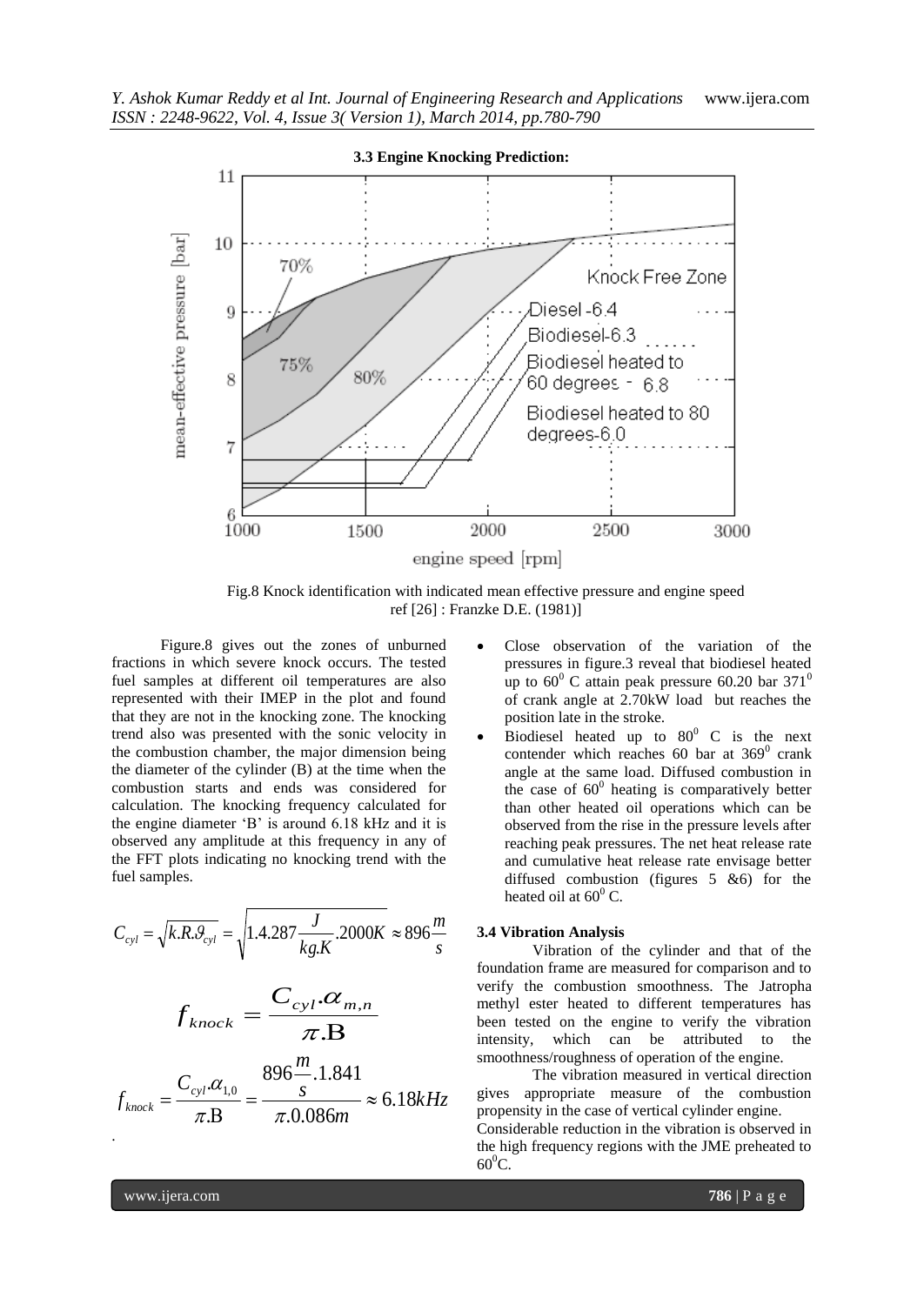Any abrupt amplitude rise in the FFT waveform measured in any direction on the cylinder head or the base of the engine at any mean effective pressure generated in the cylinder, at 6.18 kHz, means 'knocking' phenomenon in the combustion.

Log-log graphs ascertained vertical on the cylinder head at 2.70 kW, envisage the combustion phenomena with diesel, biodiesel, and biodiesel at two different temperatures (fig.9).The graph for the biodiesel heated to  $60^{\circ}$  C envisage better combustion since the at higher frequencies more than 10000 Hz , the amplitudes are lower comparatively <50dB V. It can be observed for diesel fuel, there is more high frequency vibration followed by biodiesel and heated oils.

Figure 10. reveals FFT trace radial on the cylinder head perpendicular to the crank shaft. In the case of oil heated to  $80^{\circ}$  C, there is an upsurge in the amplitude at 1000 Hz. This amplitude hike is not there in the case of biodiesel heated to  $60^{\circ}$  C.

Figure 11. depicts vibration signature on the base of the engine at 2.70 KW. It is obvious that the log-log graph for the fuel heated to  $60^{\circ}$  C is smoother than others shown.

Figure 12 envisage the time waves measured on the cylinder head at 2.70 kW for diesel fuel and biodiesel heated to  $60^{\circ}$  C and  $80^{\circ}$  C. Heated oils display better combustion in the pre-combustion chamber as indicated in the figure for diesel combustion.



cylinder head.



Fig.10. FFT trace radial on the cylinder head

www.ijera.com **787** | P a g e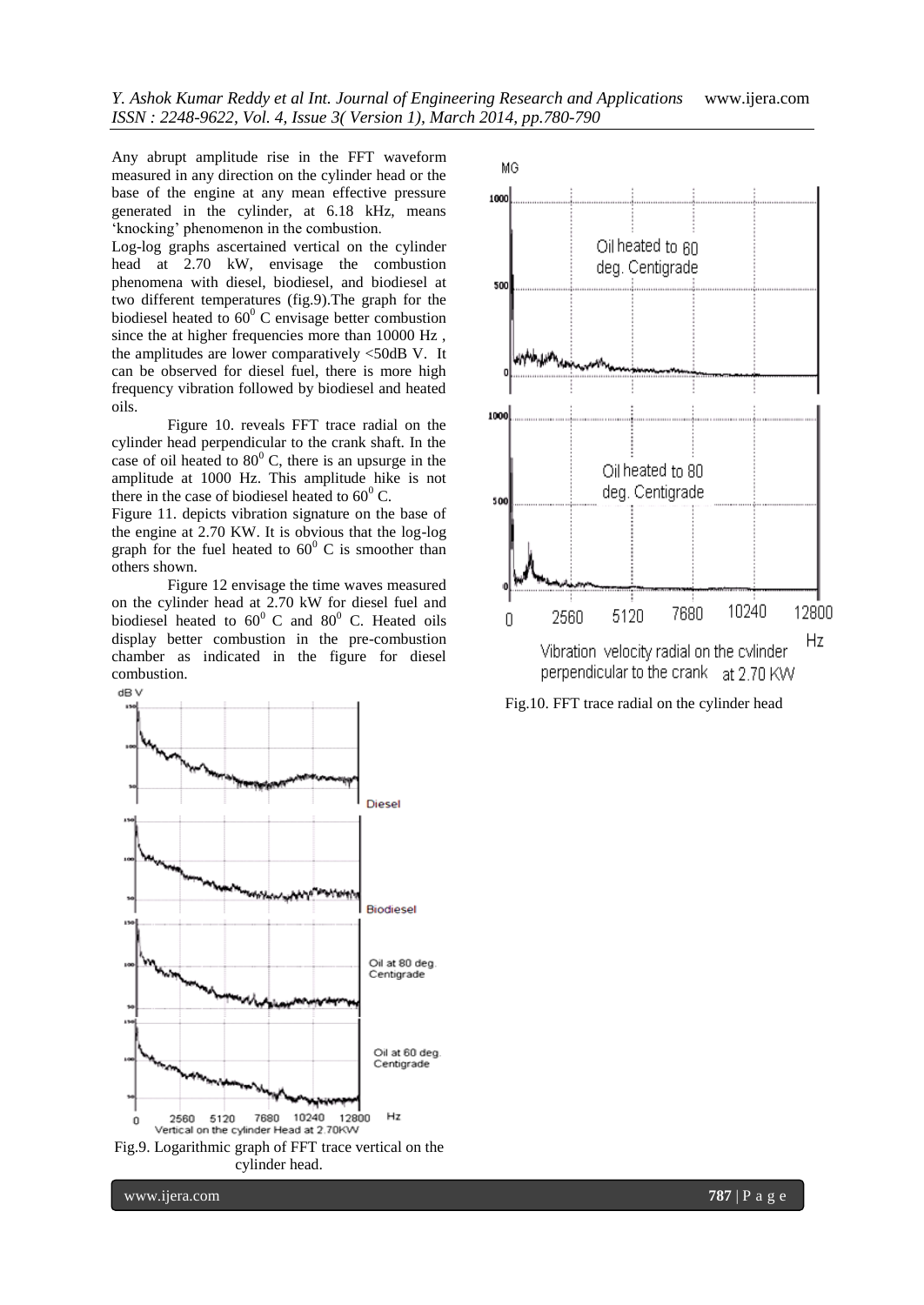

*Y. Ashok Kumar Reddy et al Int. Journal of Engineering Research and Applications* www.ijera.com *ISSN : 2248-9622, Vol. 4, Issue 3( Version 1), March 2014, pp.780-790*

Fig.11. Vibration on the foundation at 2.70 kW load

#### **IV. Conclusions**

Diesel fuel in the conventional diesel engine is replaced totally with biodiesel (JME) and various trials made with different loads. The performance emission and engine vibration are measured and analyzed for the run of both diesel, unheated and preheated biodiesel. Based on the result the following conclusions are drawn:



Fig. 12. Time waves vertical on the cylinder head with fuels with neat diesel and biodiesel at two different temperatures.

- 1. Smooth rise of combustion pressure despite of delayed peak pressure.
- 2. Net heat release rate computed from the combustion pressure values is better.
- 3. Jacked up cumulative heat release rate throughout, indicating better premixed and diffused combustion.
- 4. Biodiesel heated to  $60^{\circ}$  C envisage better combustion since the at higher frequencies more than 10000 Hz , the amplitudes are lower comparatively <50dB V. It can be observed there is more high frequency vibration for diesel followed by biodiesel and heated oils.

It can be concluded based on the merits displayed by the oil heated to  $60^{\circ}$  C is the efficient one in view of the engine performance, combustion performance and the vibrational aspects described in the results.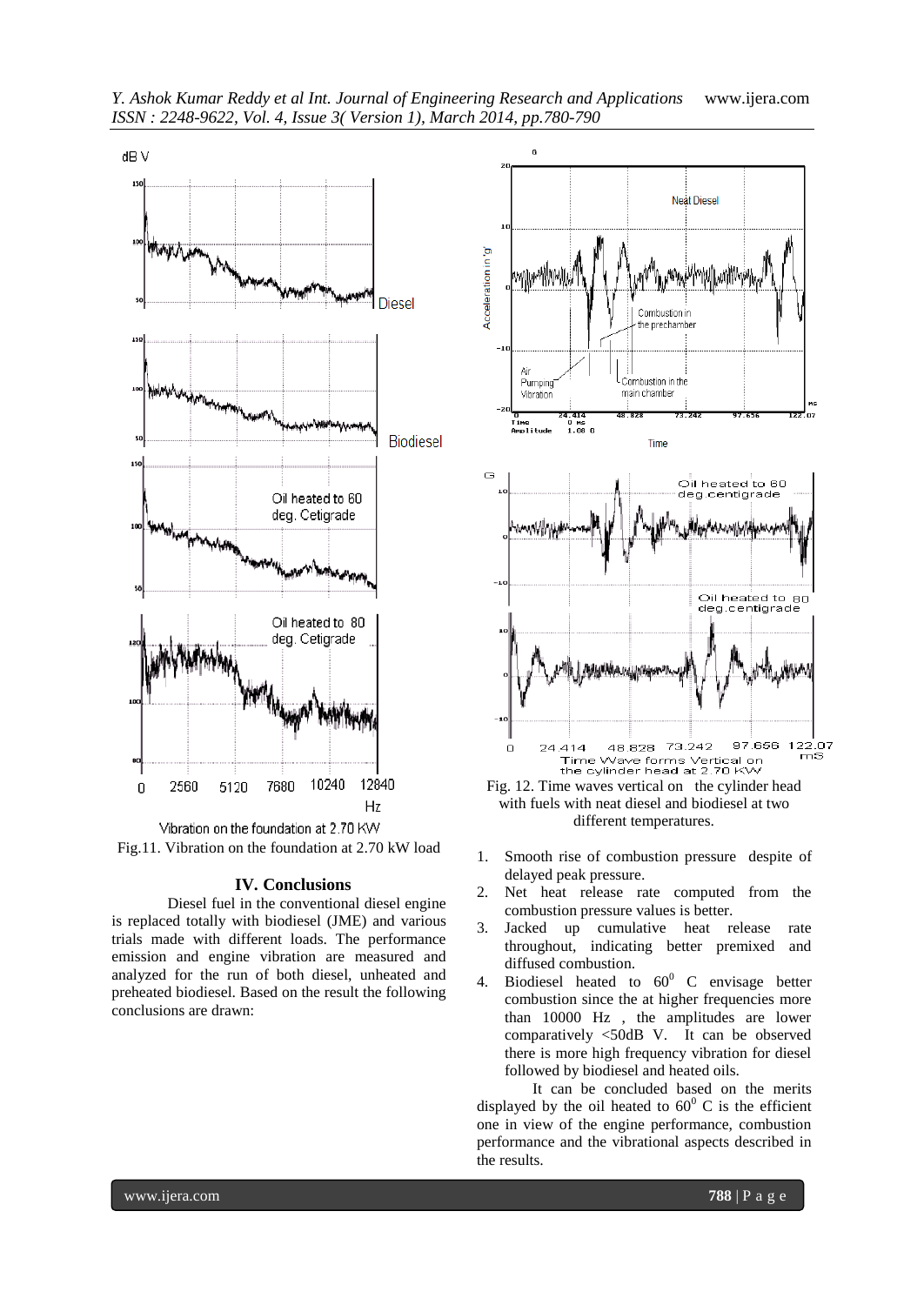#### **References**

- [1] K.M. Chikahisa and T. Murayama, Investigation on the Simultaneous Reduction of Particulate & NOx by Controlling Both the Turbulence & the Mixture Formation in DI Diesel Engine, SAE Paper (1993) No. 932797.
- [2] D. Y. Jeung and J. T. Lee, A development of ultra high pressure injection equipment for study on diesel spray characteristics with ultra high pressure,Trans. of KSAE, 11 (5) (2003) 50-59.
- [3] A.LBoehman, J. Song and M. Alam, Impact of biodiesel blending on diesel soot and the regeneration of particulate filters, Energy & Fuels, 19 (2005) 1857-1864.
- [4] A. Tsolakis, Effects on particle size distribution from the diesel engine operating on RME- biodiesel with EGR, Energy & Fuels,20 (2006) 1418-1424
- [5] O.stman, and HannuT.Toivonen Fredrik, Torsional system parameter identification of internal combustion engines under normal operation Mechanical Systems and Signal Processing (2010) 1110-1117.
- [6] Babu Deva senapati, S., Sugumaran, V., Ramachandran "Misfire identification in a four stroke four-cylinder petrol engine using decision tree" Expert Systems with Applications (2010)2150–2160
- [7] S.Vullia, J.F.Dunnea, R.Potenzaa, D.Richardsonb, P.Kingb "Time-frequency analysis of single-point engine-block vibration measurements for multiple excitation-event identification" Journal of Sound and Vibration 321(2009) 1129–1143.
- [8] Agarwal, A.K. 2007. Biofuels (Alcohol and Biodiesel) applications as fuels for ICE, Program in Energy and Combustion Science 33; 233-271.
- [9] Canakci,M. 2007. Combustion Characteristics of a Turbocharged Direct Injection Compression Ignition Fueled with Petroleum Diesel Fuels and Biodiesels, Bioresource Technology 98; 1167-1175.
- [10] Crookes, R.J. 2006. Comparative Biofuel Performance in Internal Combustion Engine, Biomass and Bioenergy 30; 461-468.
- [11] Panwar N.L., Shrirame H Y, Rathore N.S., Jindal S, Kurchania A.K.. 2010. Performance evaluation of a diesel engine fueled with methyl ester of castor seed oil. Applied Thermal Engineering, Volume 30, Issues 2-3, Pages 245-249.
- [12] Agarwal, D. A., Agarwal, A. K., Performance and Emission characteristics of Jatropha Oil (Pre heated and Blends) in

a Direct Injection Compression Ignition Engine, *Applied Thermal Engineering, 27*  (2007), pp.2314-2323.

- [13] Varaprasad, C.M. Murali Krishna, M.V.S.Prabhakar Reddy. C., Investigations on Biodiesel (Esterified Jatropha Curcas Oil) in Diesel Engines, XV National Conference on IC Engines and Combustion, Anna University, Chennai, India, 1997.
- [14] Azzoni, P., Cantoni, G., Minelli, G., Moro, D., Rizzoni, G., Ceccarani, M., Mazzetti, S. 1995.Measurement of engine misfire in Lamborghini 533 V-12 engine using crank shaft fluctuations, Society of automotive engineers Paper No. 950837.
- [15] Ball, A.D., Gu, F., Li, W. 2000. The condition monitoring of diesel engines using acoustic measurements -part 2: fault detection and diagnosis, Society of automotive engineers Paper No.2000-01- 0368.
- [16] Chun, K.M., Kim, K.W. 1994. Measurement and analysis of knock in a SI engine using cylinder pressure and block vibration signals, Society of automotive engineers Paper No. 940146.
- [17] Othman, M.O. 1989. Improving the performance of multicylinder engine by spectrum analyzer feedback, Journal of sound and vibration 131 (1) 1-11.
- [18] Antoni, J., Daniere, J., Guillet, F. 2002. Effective vibration analysis of IC engines using cyclostationarity -part I; A methodology for condition monitoring, Journal of sound and vibration 257 (5) 815- 837.
- [19] Blunsdon, C.A., Dent, J.C. 1994. Modeling the source of combustion noise in a direct injection diesel engine using CFD, Society of automotive engineers Paper No. 941898.
- [20] Carlucci, A.P., Chiara, F.F. and Laforgia, D. 2005. Analysis of the relation between injection parameter variation and block vibration of an internal combustion diesel engine, Journal of sound and vibration, doi:10.1016/j.jsv.2005.12.054.
- [21] Gideon G., Gal de B., Boris R. and Eran S. 2004. .Assessment of the quality of combustion in compression ignition engines through vibration signature analysis. Technical paper for students and young engineers, Fisita World Automotive Congress, Barcelona - Beer sheva 12/2/2004
- [22] P. Venkateswara Rao,. B.V. Appa Rao, Heat Release Rate Calculations and Vibration Analysis of DI-Diesel Engine